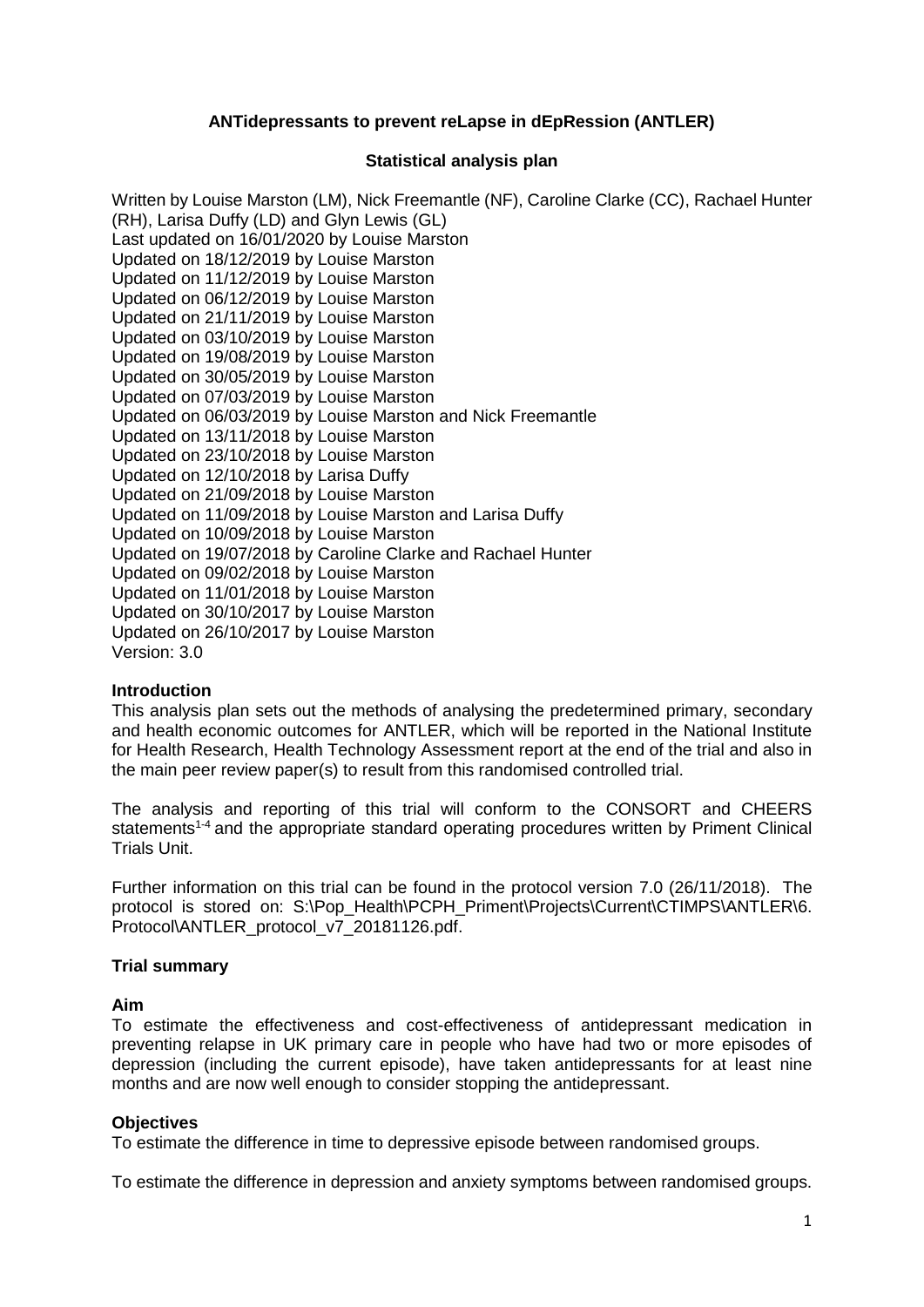To estimate the difference in adverse effects of antidepressants by randomised groups.

To determine the difference in withdrawal symptoms between randomised groups.

To estimate the difference in health related quality of life between randomised groups.

To compare the relative cost-effectiveness of the two arms of the trial.

## **Study population**

### *Inclusion criteria*

Participants will be included if they:

- have had at least two episodes of depression
- are aged 18-74 years
- have been taking antidepressants for 9 months or more and are currently taking: citalopram 20mg, sertraline 100mg, fluoxetine 20mg or mirtazapine 30mg
- have satisfactory adherence to medication using a 5-item self-report measure of compliance<sup>5</sup>. Given the relatively long half-life of antidepressant medication, individuals who have forgotten to take one or two tablets will not be excluded and this will be established with an extra question "Did you forget to take 2 days of your medication in a row?" Therefore, our criteria defined people as adherent if (1) they scored zero on all four questions (2) they scored one and said No to the extra question (3) scored 2 because of 'forget' and 'careless' questions and said No to extra question.
- are considering stopping their antidepressant medication.

# *Exclusion criteria*

Participants will be excluded if they:

- meet internationally agreed (ICD10) criteria for a depressive illness
- have bipolar disorder, psychotic illness, dementia, alcohol or substance dependence or a terminal illness
- are not able to complete self-administered questionnaires in English
- have contraindications for any of the prescribed medication
- are pregnant or intend to get pregnant within the next 12 months
- are using monoamine oxidase inhibitors
- have allergies to placebo excipients
- are currently enrolled in another Clinical Trial of an Investigational Medicinal Product

# **Trial design**

The study is a double blind individually randomised parallel group controlled trial.

## **Randomised treatments**

At baseline participants will be taking either citalopram 20mg, sertraline 100mg, fluoxetine 20mg or mirtazapine 30mg.

## *Intervention:*

One month of the same medication as at baseline at half the dose (citalopram 10mg, sertraline 50mg, or mirtazapine 15mg), followed by a quarter of the dose for a month taken as half the dose and placebo on alternate days and then taking placebo for the remainder of the study. There is no half dose capsule for fluoxetine so those taking fluoxetine at baseline who are allocated to the placebo arm will have one month of fluoxetine at half the dose, taken by alternating between a 20mg tablet and placebo tablet for one month. As no quarter dose of fluoxetine is available, those taking fluoxetine who are allocated to the placebo arm of the trial will take a placebo from the second month of the study.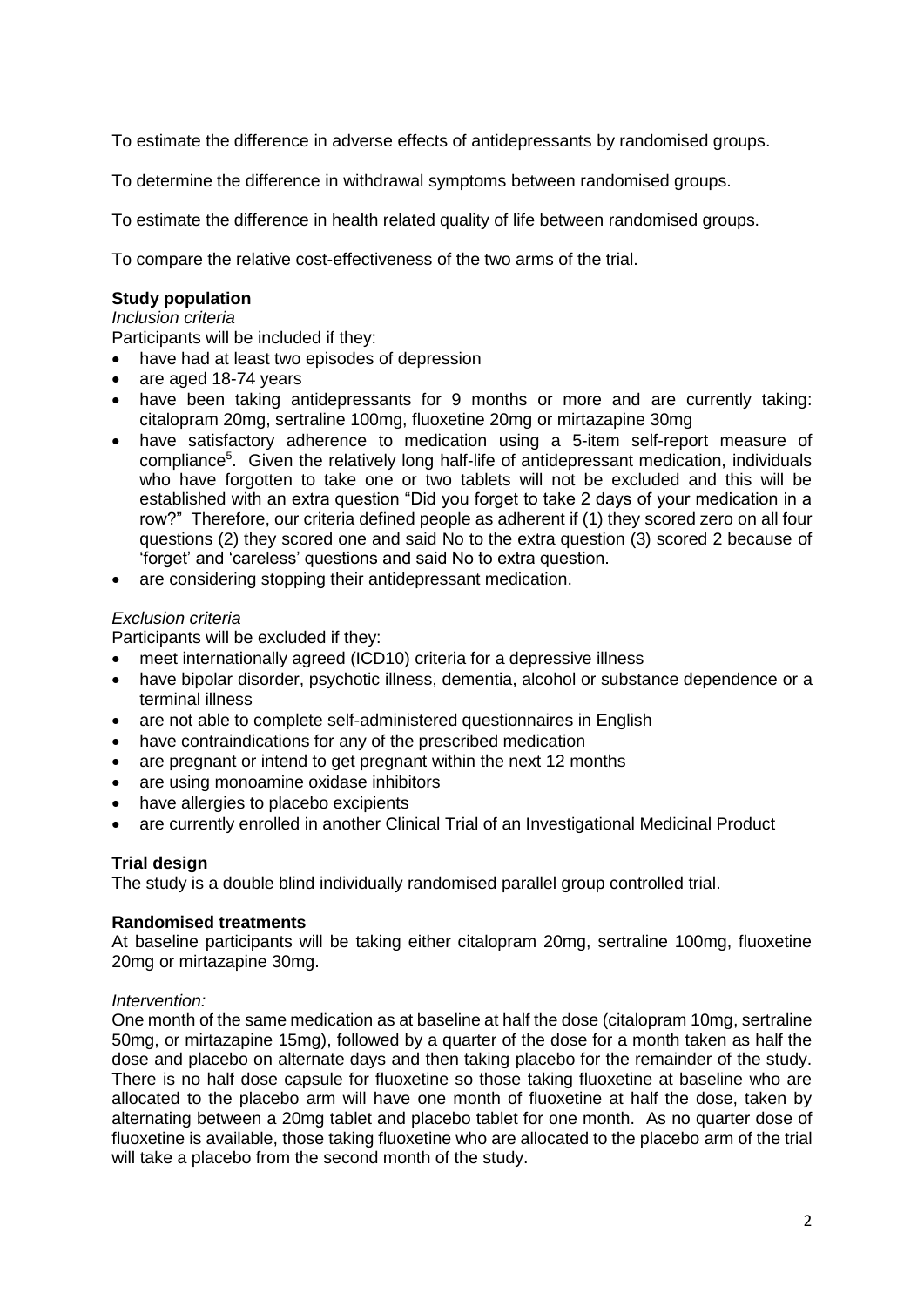## *Control*

This is to remain on their current medication (which they were taking at baseline).

### **Sample size**

The Geddes<sup>6</sup> systematic review estimated a reduction in odds of relapse of 70%. Kaymaz<sup>7</sup> 65%, Glue<sup>8</sup> 65% and NICE<sup>9</sup> about 50%. Between 15% and 22% of those on active drug relapsed in 12 months. To detect the difference between relapse rates of 15% (continuation) and 30% (withdrawal) (hazard ratio 0.46), or 20% (continuation) and 35% (withdrawal) (hazard ratio 0.52) will require sample sizes of respectively 333 and 383 for 90% power at the 5% significance level. Allowing for 20% attrition we therefore propose to recruit 479 participants. In the COBALT trial<sup>5</sup> 84% completed assessments at 12 months follow up so we will work to achieve this figure or higher.

### **Randomisation**

Randomisation will be concealed by using a remote computerised system provided by Sealed Envelope<sup>10</sup> and the pharmacy will be directly informed of the randomisation outcome. The randomisation will be minimised by the four study centres, the four medications and severity of depressive symptoms at baseline (two categories).

### **Blinding**

The data will be analysed blind to allocation by the statisticians and the health economists. One statistician (LM) may become unblinded during the course of their work with the Data Monitoring Committee (DMC). If this occurs, they will no longer attend the Trial Management Group meetings to prevent further unblinding of the trial team.

### **Outcomes**

### *Primary outcome*

Time in weeks to the beginning of the first episode of depression after randomisation. This will be measured using the Clinical Interview Schedule  $-$  Revised (CISR)<sup>11</sup>, that will ask about the previous 12 weeks at all follow up points. Only the five questions (depression, depressive ideas, concentration, sleep and fatigue) used for a depression diagnosis will be asked along with questions asking about symptoms. Further questions will be asked to determine the time to the nearest week when the score was two or more. An episode of depression will be defined as scoring two or more on the depression section of the CISR for at least two weeks. The participant will need to score on at least one of the two mandatory depression questions:

"Almost everyone becomes low in mood or depressed at times. Has there been a time in the past three months when you had a spell of feeling sad, miserable or depressed?" or "In the past three months, have you been able to enjoy or take an interest in things as much as you usually do?"

If the participant answers Yes to the first question and/ or No to the second question, then they will be asked some duration questions and they will need to indicate that they have experienced low mood and/ or lack of enjoyment for at least two weeks in order to count it as an episode. In addition to the mandatory questions, the participants will need to score at least 1 on any of the additional depressive symptoms during the worst week in the past three months: fatigue, sleep problems, restlessness, suicidal thoughts, hopelessness, feeling low for prolonged periods, unresponsiveness of mood, retardation, loss of sexual interest, lack of concentration, reduced self-esteem and feeling of guilt.

The beginning of that episode (and date used for this outcome), will be the first week the participant scores two or more on the CISR depression scale.

### *Secondary outcomes*

Secondary outcomes will be at 3, 6, 9 and 12 months separately.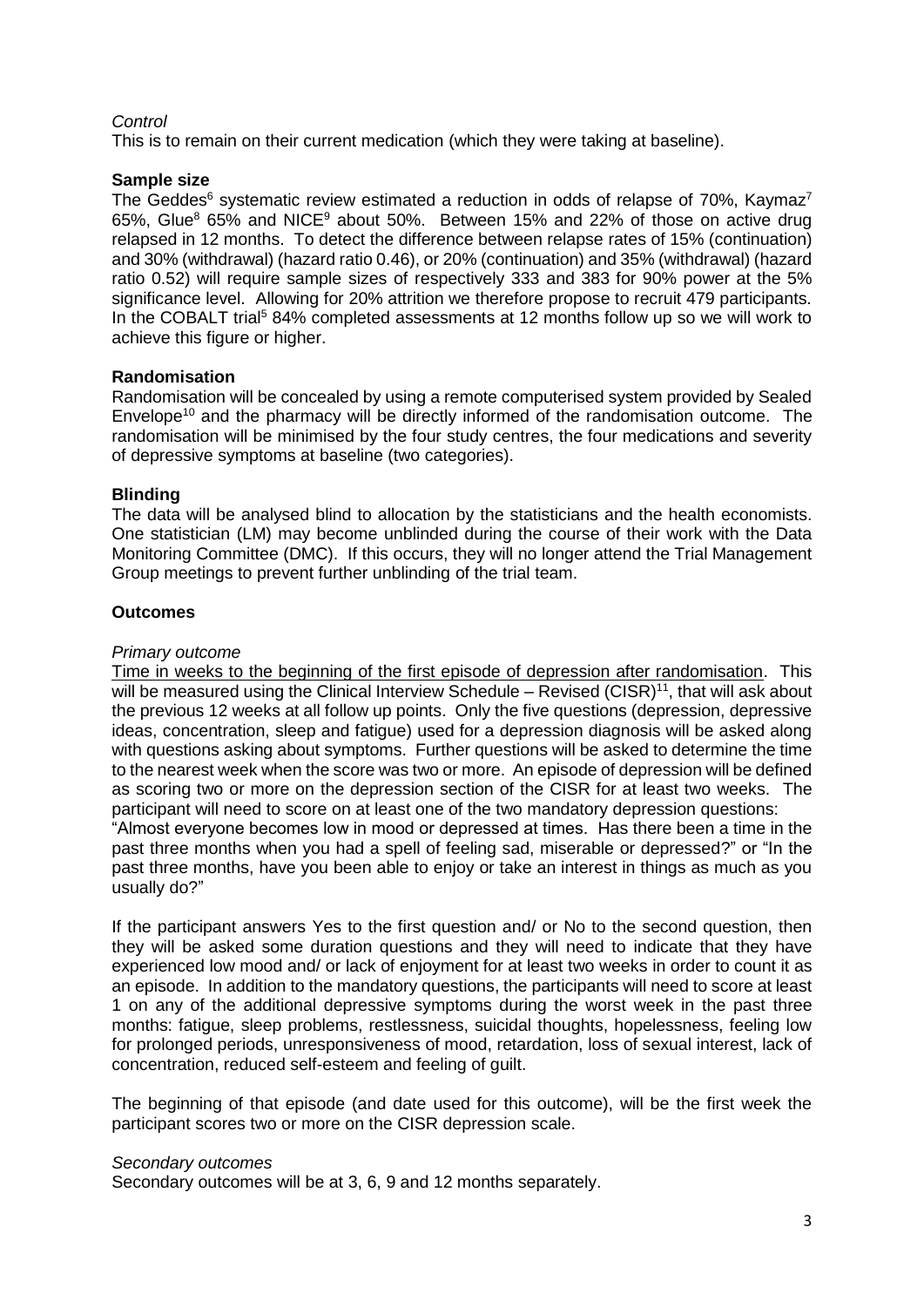Depressive symptoms (PHQ9)<sup>12, 13</sup> This is a nine item questionnaire. Each item has four responses ranging from not at all (0) to nearly every day (3). The score from each item is added to give a total ranging from 0 to 27. If there are one or two items missing from a participant's questionnaire, items will be replaced by the mean of the items present. If there are more than two items missing, the questionnaire will be considered missing for that participant.

Anxiety symptoms (GAD7)<sup>14</sup>. This is a seven item questionnaire. Each item has four possible responses ranging from not at all (0) to nearly every day (3). The score from each item is added to give a total ranging from 0 to 21. If there are one or two items missing from a participant's questionnaire, items will be replaced by the mean of the items present. If there are more than two items missing, the questionnaire will be considered missing for that participant.

Adverse effects of antidepressants using a modified Toronto side effects scale<sup>15, 16</sup>. This is a 13 item measure for males and females and an open-ended item to report any other side effects. For each item it asks how often the side effect has been present in the past two weeks; none, several days, more than half the days or nearly every day. Scores from each item will be added to give an overall score between 13 and 52.

Health related quality of life using the SF12<sup>17, 18</sup>. The physical and mental component scores will be analysed separately.

Withdrawal symptoms  $-$  based on Rosenbaum<sup>19</sup>, with 15 items relating to the commonest symptoms enquired about. Scores are calculated by adding the number of "new symptom" and "old symptom but worse" that are reported ranging from 0 to 15.

Time to stopping study medication The exact date at which the medication is stopped will be recorded for those who stop early. For those who complete the course of medication the date will be the date of the last interview, or the date they took the last dose of study medication, whichever is later.

Quality-adjusted life-years (QALYs) using the EQ-5D-5L<sup>20</sup>. The QALYs for each arm will be calculated as the area under the line connecting utility scores calculated from EQ-5D-5L responses collected at each time point (baseline, 3, 6, 9, 12 months) and adjusting for baseline values.

Global Rating Question Participants were asked at baseline, 3, 6, 9 and 12 months. "Compared to when we last saw you, how have your moods and feelings changed?" Responses were: 'I feel a lot better'; 'I feel slightly better'; 'I feel about the same'; 'I feel slightly worse'; 'I feel a lot worse'. We will create a dichotomous variable: feeling worse (1) and feeling the same or better (0).

### Primary healthcare resource use collected from GP electronic records

Client Service Receipt Inventory (modified) for other health and social care resource use and wider societal impact.

### *Mechanistic outcomes*

The mechanistic outcomes will not be reported in the HTA report or in the main trial paper that reports the clinical outcomes as they were not funded by the HTA. They will be reported in separate subsequent paper(s).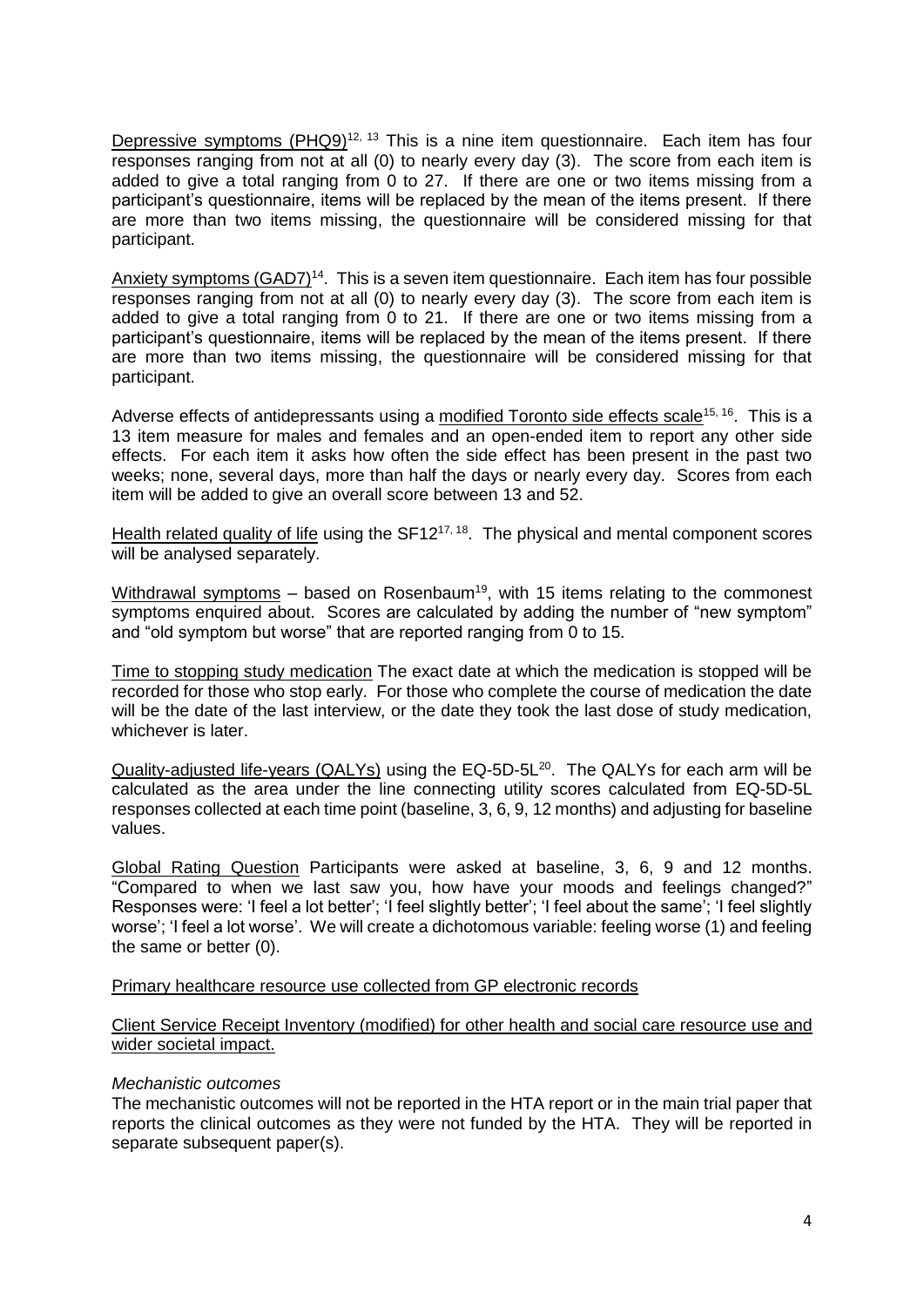## **Data collection**

*Baseline* Revised clinical interview schedule CISR Past medical history questions including any physical illness contraindications and past psychiatric treatments Sociodemographic and other background information Depressive symptoms (PHQ9) Anxiety symptoms (GAD7) EQ-5D-5L Adverse effects of antidepressants Questions about other medications Health related quality of life (SF12) Health and social care resource use and wider societal costs Withdrawal symptoms Word recall task Go–no go task Faces task Global rating question

#### *6 weeks*

Depressive symptoms (PHQ9) Anxiety symptoms (GAD7) Adherence to study medication Questions about other medications Health related quality of life Withdrawal symptoms Guess whether on active drug or placebo Global rating question

#### *3 months*

Depressive symptoms (PHQ9) Anxiety symptoms (GAD7) Revised clinical interview schedule CISR EQ-5D-5L Adverse effects Adherence to study medication Questions about other medications Health related quality of life (SF12) Withdrawal symptoms Guess whether on active drug or placebo Word recall task Go–no go task Faces task Global rating question

#### *6 months*

Depressive symptoms (PHQ9) Anxiety symptoms (GAD7) Revised clinical interview schedule CISR EQ-5D-5L Adverse effects Adherence to study medication Questions about other medications Health related quality of life (SF12) Health and social care resource use and wider societal costs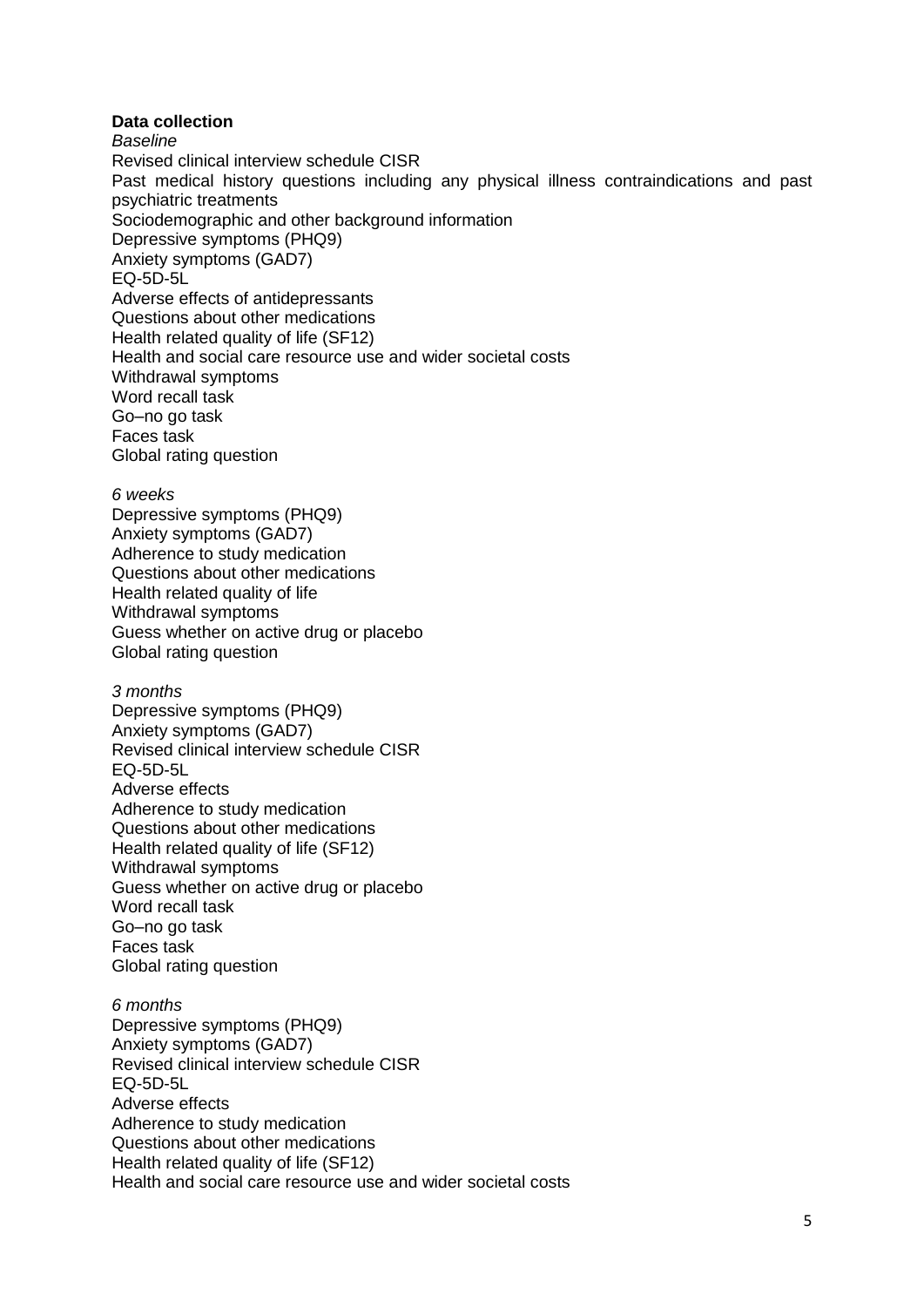Withdrawal symptoms Guess whether on active drug or placebo Global rating question

*9 months*  Depressive symptoms (PHQ9) Anxiety symptoms (GAD7) Revised clinical interview schedule CISR EQ-5D-5L Adverse effects Adherence to study medication Questions about other medications Health related quality of life (SF12) Withdrawal symptoms Guess whether on active drug or placebo Global rating question

*12 months* Depressive symptoms (PHQ9) Anxiety symptoms (GAD7) Revised clinical interview schedule CISR EQ-5D-5L Adverse effects Adherence to study medication Questions about other medications Health related quality of life (SF12) Health and social care resource use and wider societal costs GP appointments and medication Withdrawal symptoms Guess whether on active drug or placebo Word recall task Go–no go task Faces task Global rating question

## **Data entry**

Data will be entered using a web based system set up by Sealed Envelope<sup>10</sup>. This has been set up so that, it mirrors the data collection sheets in order. It also has range checks, consistency checks and for closed questions gives a number of options plus "other" where appropriate. Researchers who will be entering the data will have no access to the group allocation through this system. Data will be checked by a statistician and health economist before analysis and any problems reported to the Trial Manager, who will rectify them as appropriate before database locking and data analysis.

### **Statistical analyses**

Secondary outcomes will be analysed using Stata  $v16^{26}$ , and the primary outcome will also be analysed using SAS v9.4 or above<sup>27</sup>.

### *Interim analyses*

There are no planned analyses. However, this does not preclude the DMC from requesting interim analyses.

### *Final analyses*

All analyses will be complete case, intention to treat (defined as all patients randomised, analysed according to their randomised group regardless of treatment received).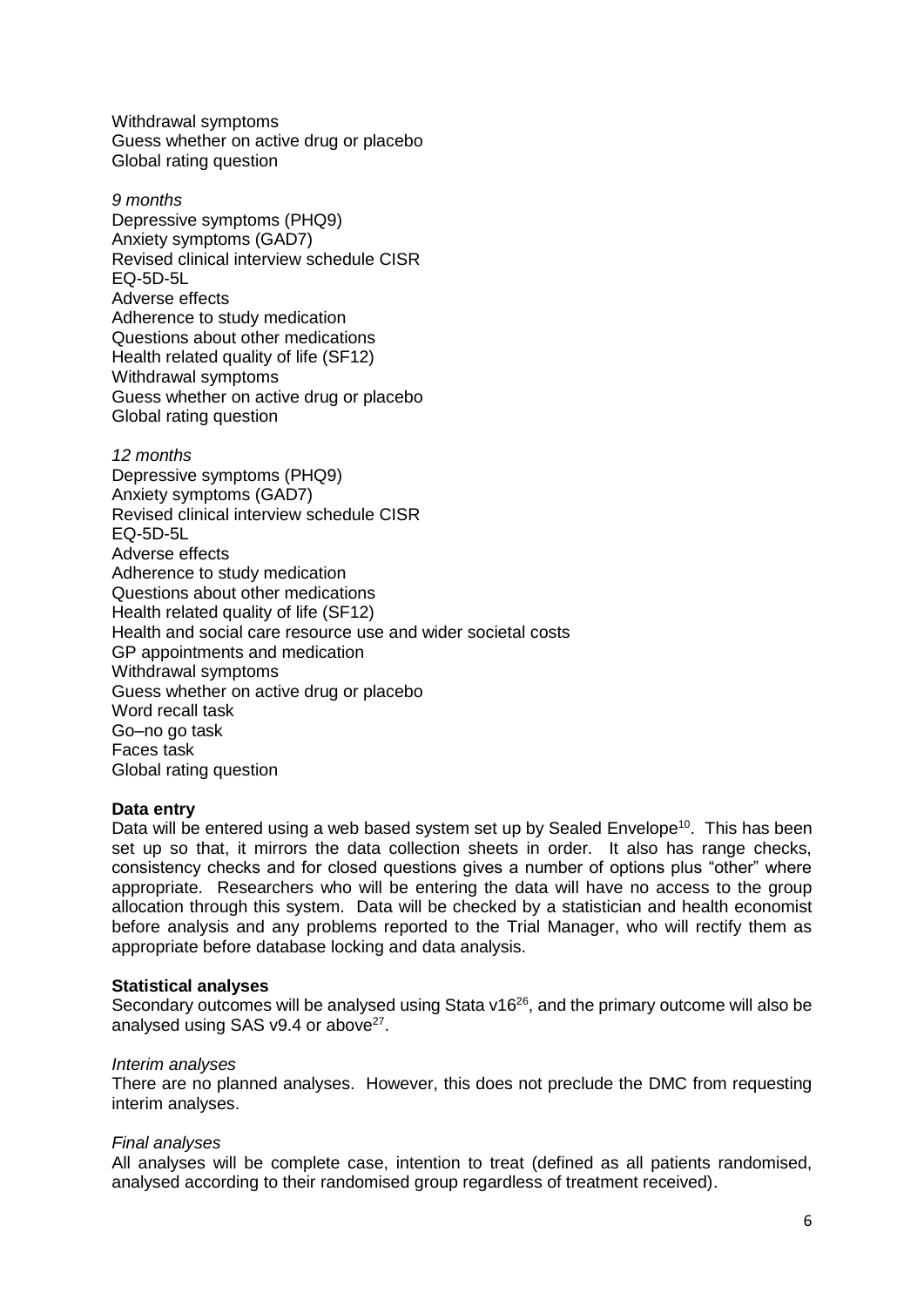The CONSORT<sup>1-3</sup> flow diagram will be constructed by/ in collaboration with the Trial Manager who will have logs of patients who do and do not agree to take part in the study. It will include number of patients randomised to each arm of the trial, and the numbers who have follow up data available.

### Descriptive statistics

Initial analyses will look at summary statistics for all variables, both overall and by randomised group. Summary statistics for continuous variables will be mean, median, SD, lower quartile, upper quartile and reported appropriately according to distribution.

### Analysis of the primary outcome

The primary outcome will be analysed using an exact Cox proportional hazards model (to account for ties), accounting for the depressive symptom score from the CIS-R at baseline.

### Analysis of the secondary outcomes

Continuous secondary outcomes will be analysed using mixed effects linear regression with two observations per participant, including the baseline value. Variables indicating time and randomised group will be included in the models as fixed effects, and participants grouped using random intercept terms.

We will conduct a supportive analysis using all observations for a participant in a further mixed effects regression model for each continuous outcome.

Time to stopping study medication will be analysed using Cox proportional hazards modelling.

The global rating question will be analysed using mixed effects logistic regression in a similar way to the continuous secondary outcomes.

We will examine the test retest reliability of the PHQ9, GAD7, Retrospective CIS-R, adverse effects and withdrawal symptoms. Participants will be asked to repeat those questionnaires at one of the follow up appointments.

## Missing data

Baseline predictors of missingness of the primary outcome will be examined. Multiple imputation will not be carried out because the assumption of missing at random is unlikely to apply.

### Supportive analyses

There will be several supportive analyses for the primary outcome.

1 We will examine the validity of the underlying assumption of the primary analysis for constant proportional hazards, examining survival curves and fitting a time dependent covariate model to examine linearity with time. Where a significant departure from constancy exists, we will utilise a log rank test to provide the principal analysis.

2 Including the minimization variables (centre, antidepressant medication, level of depression) as participant level explanatory variables (factors).

3 Various assumptions about the reasons for missing data will be investigated. This will include imputing a good outcome for those in the control group who have missing outcome data and a poor outcome for those in the intervention group who have missing outcome data. For secondary outcomes, we will adjust for variables at baseline associated with missing data.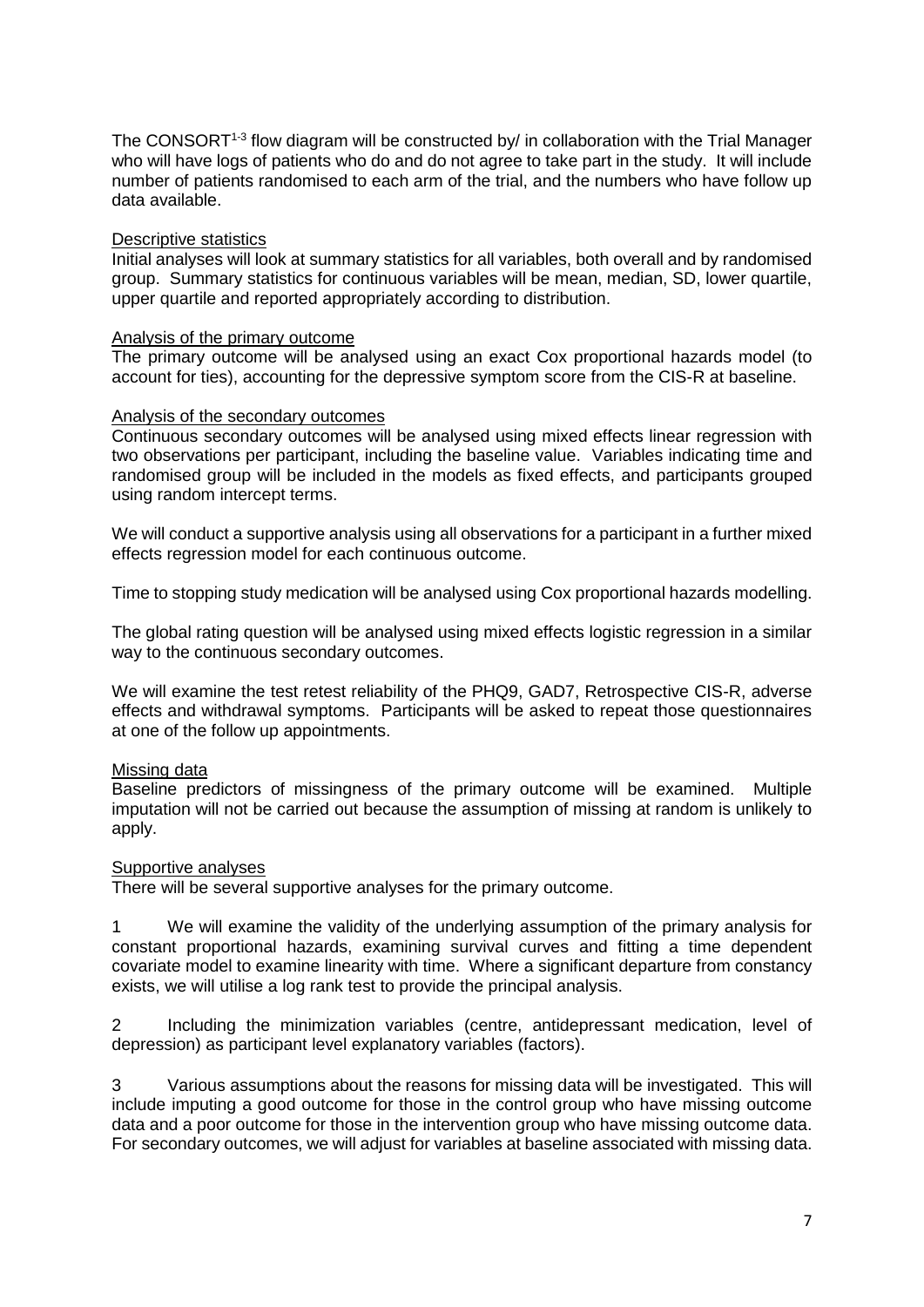4 We will also consider undertaking an analysis where we condition the effects on the propensity of participants to adhere to the randomised treatment on the basis of their baseline characteristics.

5 We will examine the possible effects of lack of adherence to study treatments using a mediation analysis, including adherence to study medication as a mediator<sup>28</sup>

## Subgroup analyses

Subgroup analyses will be carried out on time to relapse (primary outcome), PHQ9, GAD7 and global rating question (dichotomous). Analyses for the PHQ9, GAD7 and global rating question will be carried out at each time point. These will be carried out using interactions between the randomisation variable and the variables of interest detailed below. Other variables in these models will be as for the primary analyses of the primary and secondary outcomes.

- Antidepressant medication (dropping Mirtazapine due to small numbers)
- Residual CISR depression score (depression, depressive ideas, fatigue, concentration and sleep)
- CISR anxiety score (worry, anxiety, phobias, panic, worry about physical health) scores at baseline
- Two or more previous episodes of depression at baseline versus 0 or 1 previous episodes
- Age when first aware of problems with depression

# **Health economic analysis**

## **Aim**

We will calculate the mean incremental cost per quality adjusted life year (QALY) gained of replacing antidepressant with placebo compared to antidepressant maintenance over 12 months, from an NHS and social care perspective, using trial data.

The main outcome measures to be used in this analysis are health care resource use costs relating to treatment for mental health issues, and health-related quality of life.

# Quality of life

Quality of life outcome measures collected during the trial are the SF-12 $^{17,18}$  and EQ-5D-5L $^{20}$ . The primary economic analysis will use patients' responses to the EQ-5D-5L to calculate quality-adjusted life-years (QALYs). QALYs represent both the quality and quantity of life, quality being measured by utility scores derived from patient-reported quality of life outcome instruments. QALYs are calculated by multiplying the utility weight for a health state by the length of time spent in that health state, and summing across health states over the time period of interest. A utility score of 1 represents perfect health and a utility of 0 represents death; negative values, representing states worse than death, are possible. QALYs are the recommended outcome for use in economic evaluations in the UK as they are a common unit that allows for comparable decisions about resource allocation across different health conditions. In the UK, NICE recommends that QALYs are calculated using utility scores generated by the EQ-5D, a 5-item, self-rated instrument covering mobility, self-care, usual activities, pain/ discomfort and anxiety/ depression<sup>29</sup>. The primary cost-utility analysis will use the NICE-recommended mapping algorithm to obtain utility weights<sup>30</sup>.

The mean difference in the area under the curve for each group will be calculated using the available data as collected at baseline, 3, 6, 9 and 12 months (see Data Collection section), adjusting for baseline EQ-5D-5L score. The regression analysis will include covariates for randomisation to calculate treatment effect and depressive symptom score at baseline. Trialperiod QALYs will then be calculated using the estimated utility weights. We will assess the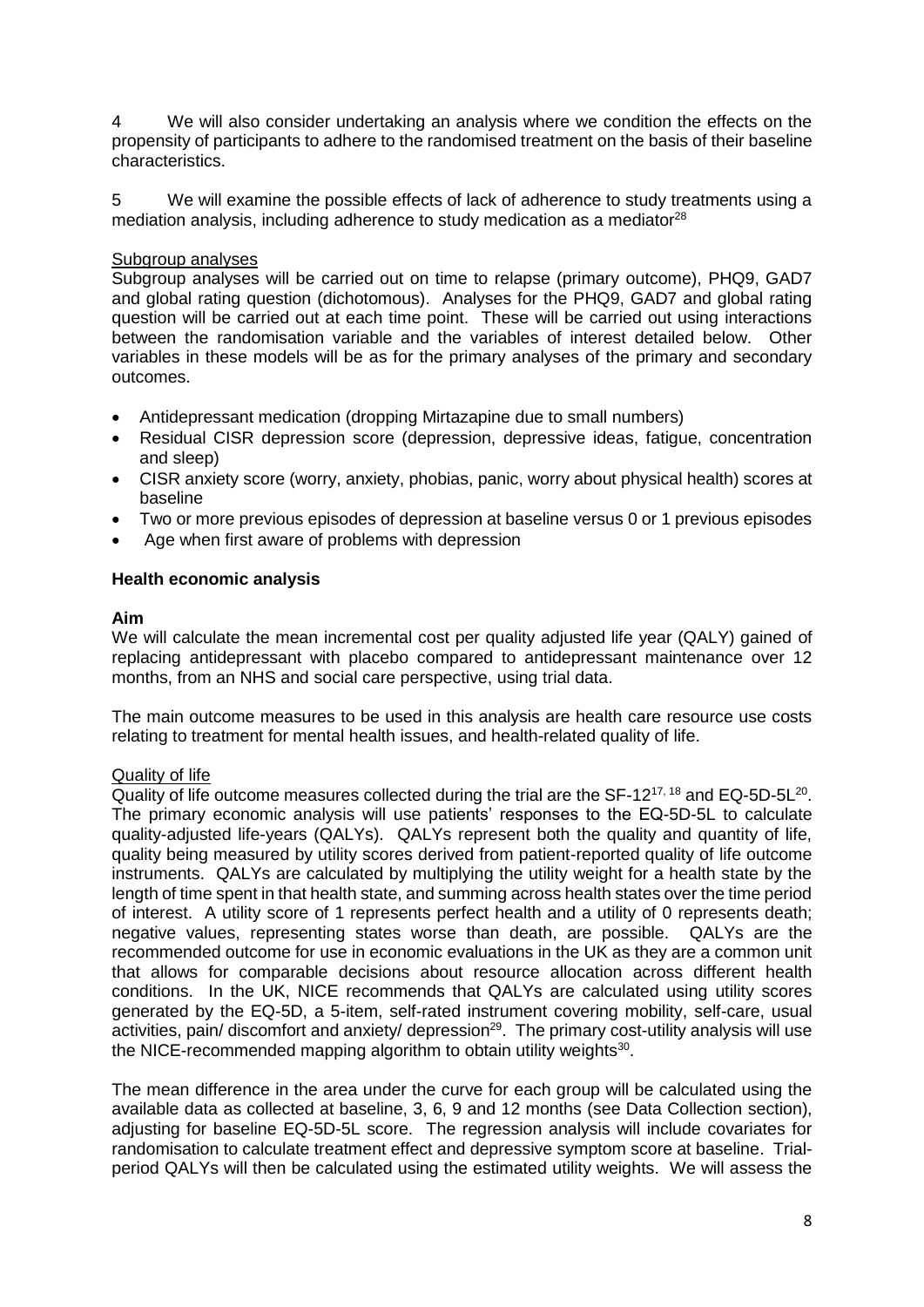impact of missing data, and identify any baseline patient characteristics that are related to missing QALYs. Predictors of missing QALYs will be explored for use as covariates in the regression analysis and multivariate imputation by chained equations (MICE) will be used if preferable. For patients who die during follow-up, we will assume a straight line from the last available utility value to a zero at the date of death. Bootstrapping will be used to calculate 95% confidence intervals.

# **Costs**

We will report the mean cost per patient in each arm, making similar baseline adjustments as discussed above for QALYs. This will be calculated using health care resource use data collected from trial participants via the Health and Social Care Resource Use questionnaire referred to above, which is a modified version of the Client Service Receipt Inventory (CSRI), at baseline, 6, and 12 months, requesting details of the previous 6 months' resource use each time. This will include information on community and acute care health service contacts, mental health community and inpatient service use, social care, employment and welfare payments. Data on primary care appointments and medications will be collected by a research assistant from participants' GP notes. Services will be costed using nationally published sources<sup>31</sup>, and medications using the British National Formulary. The cost of antidepressant maintenance will be calculated for the control group. For the primary analysis costs will be from the NHS and social care perspective. A secondary analysis from the societal cost perspective will also be conducted, including data on employment collected from trial participants.

Difference in costs between the two groups will be calculated using ordinary least squares regression analysis and bootstrapping to account for the skewed nature of the data. Randomisation, baseline costs and depressive symptom score at baseline will be included as covariates in the regression analysis, with the beta coefficient for the randomisation coefficient reported with 95% confidence intervals.

## Outputs from the analysis will be:

- Descriptive statistics of EQ-5D-5L and associated algorithm<sup>32</sup> to calculate the utility score
- Mean total patient-level QALYs for each arm, using utility scores derived from the EQ-5D-5L using the mapping algorithm recommended by NICE<sup>30</sup>
- Mean cost per patient of maintenance treatment (control arm) and reduction in dosage and replacement with placebo (intervention arm), broken down according to medication costs and other costs
- Mean total health and social care cost per patient in each arm
- Mean incremental cost per QALY of replacing antidepressant use with placebo compared to maintenance on antidepressant
- 95% confidence intervals generated using bootstrapping
- Cost-effectiveness acceptability curve generated using bootstrapped results
- Sensitivity analysis of the above results using utility scores derived instead from the new EQ-5D-5L value set for England $^{32}$ .
- Sensitivity analysis of the above results using utility scores derived instead from the SF-6D scoring system, based on the SF-12 responses.

## Incremental cost-effectiveness ratio (ICER)

The headline statistic which will be calculated using the costs and QALYs described above is the incremental cost-effectiveness ratio (ICER). This is the cost per unit change in QALYs on replacing antidepressant with placebo compared to maintenance antidepressant treatment in the trial population.

*ICER* = 
$$
\frac{\text{cost in placebo arm} - \text{cost in maintenance arm}}{\text{QALYs in placebo arm} - \text{QALYs in maintenance arm}}
$$
 *Equation 1*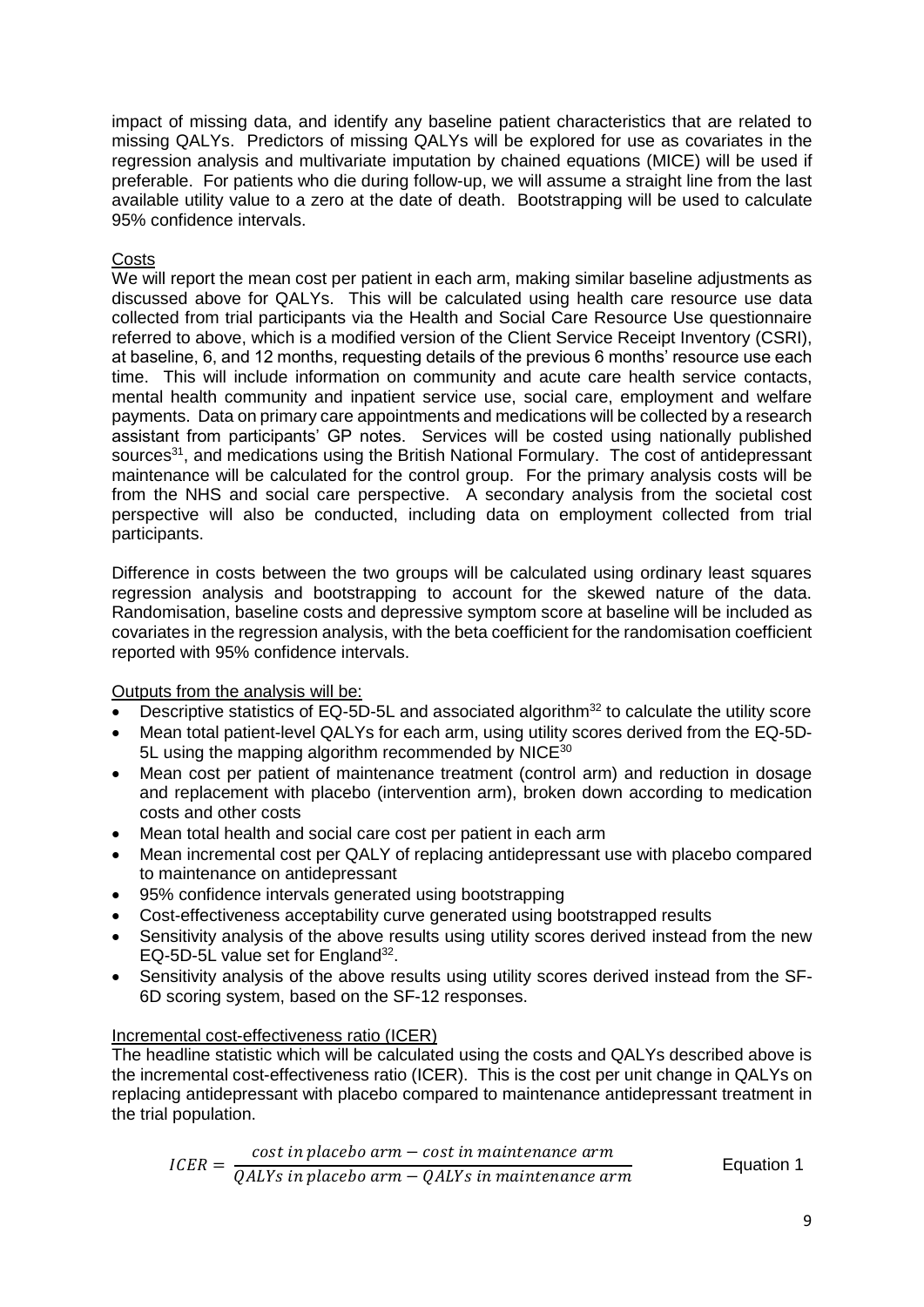In this analysis, we will calculate the QALYs per patient in each arm with adjustment for baseline values, and including the covariates stated above, using linear regression, meaning that the value to go into **Error! Reference source not found.** is the treatment effect coefficient from [Equation 1:](#page-9-0)

<span id="page-9-0"></span>
$$
Q_i = \beta_0 + \beta_1(j_i) + \beta_2(u_{i,t=0})
$$
 Equation 1

where  $Q_i$  = total QALYs for individual *i*; *j* is the treatment group ( $i=0$  for maintenance and  $i=1$ for placebo arm)  $β_1$  = treatment effect coefficient;  $β_2$  = baseline utility score coefficient<sup>33</sup>.

### Sensitivity analysis

We will conduct one and two-way sensitivity analyses for any assumptions made and subgroup analyses as identified. Missing data will be handled in the same way as the main statistical analysis, including examination of predictors of missingness, and with the primary analysis being an intention-to-treat analysis and secondary analyses taking into account assumptions about missingness and multiple imputation.

### Cost-effectiveness acceptability curve

Bootstrapping will be used to construct confidence intervals and the results of the nonparametric bootstrapping will be presented on a cost-effectiveness plane, and a costeffectiveness acceptability curve of the probability that replacing antidepressant with placebo is cost-effective compared to antidepressant maintenance for a range of values of willingness to pay for a QALY gained will be reported.

## **References**

1 Begg C, Cho M, Eastwood S, Horton R, Moher D, Olkin I, et al. Improving the quality of reporting of randomised controlled trials. The CONSORT statement. JAMA 1996;276:637- 9.

2 Moher D, Schulz KF, Altman DG, CONSORT Group. The CONSORT statement: revised recommendations for improving the quality of reports of parallel-group randomised trials. Lancet 2001;357:1191-4.

3 Schulz KF, Altman DG, Moher D. CONSORT 2010 statement: updated guidelines for reporting parallel group randomised trials. BMJ 2010;340:c332

4 Husereau D, Drummond M, Petrou S, Carswell C, Moher D, Greenberg D, Augustovski F, Briggs AH, Mauskopf J, Loder E Consolidated Health Economic Evaluation Reporting Standards (CHEERS) statement BMJ. 2013;346:f1049

5 Wiles N, Thomas L, Abel A, Ridgway N, Turner N, Campbell J, et al. Cognitive behavioural therapy as an adjunct to pharmacotherapy for primary care based patients with treatment resistant depression: results of the CoBalT randomised controlled trial. Lancet. 2013;381:375-84

6 Geddes JR, Carney SM, Davies C, Furukawa TA, Kupfer DJ, Frank E et al. Relapse prevention with antidepressant drug treatment in depressive disorders: a systematic review. Lancet. 2003;361(9358):653-61

7 Kaymaz N, van Os J, Loonen AJ, Nolen WA. Evidence that patients with single versus recurrent depressive episodes are differentially sensitive to treatment discontinuation: a metaanalysis of placebo-controlled randomized trials. J Clin Psychiatry. 2008;69(9):1423-36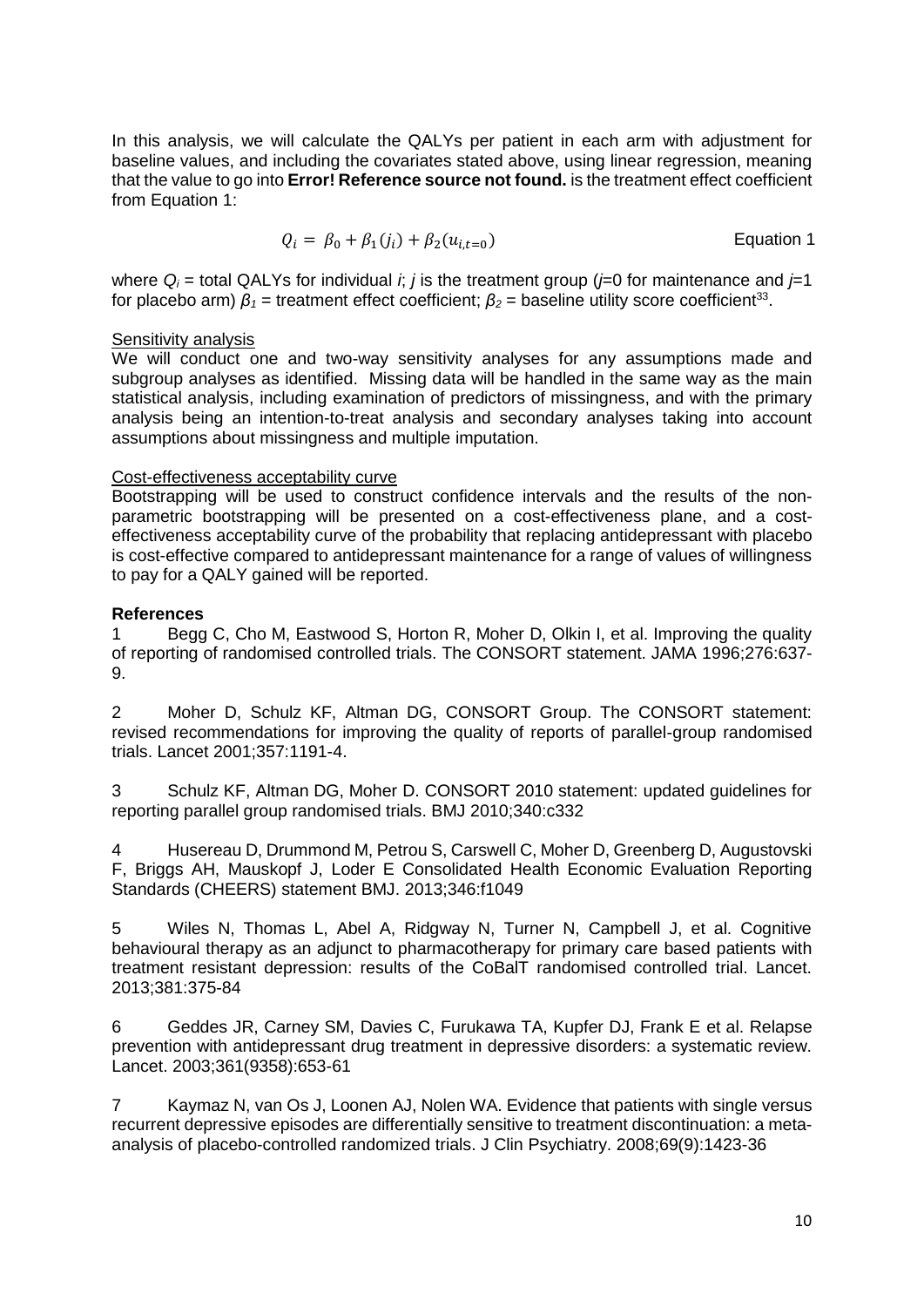8 Glue P, Donovan MR, Kolluri S, Emir B. Meta-analysis of relapse prevention antidepressant trials in depressive disorders. The Australian and New Zealand journal of psychiatry. 2010;44(8):697-705.

9 NICE. The NICE Guideline on the Treatment and Management of Depression in Adults Updated Edition. In: Excellence NIfHaC, editor. London 2010.

10 <http://www.sealedenvelope.com/> accessed July 2018

11 Lewis G, Pelosi AJ, Araya R, Dunn G. Measuring psychiatric disorder in the community: a standardised assessment for use by lay interviewers. Psychological Medicine. 1992;22:465-86.

12 Gilbody S, Richards D, Brealey S, Hewitt C. Screening for depression in medical settings with the Patient Health Questionnaire (PHQ): a diagnostic meta-analysis. J Gen Intern Med. 2007;22(11):1596-602

13 Kroenke K, Spitzer RL, Williams JB 2001 The PHQ-9: validity of a brief depression severity measure. *Journal of General Internal Medicine*, 16(9): 606-613

14 Spitzer RL, Kroenke K, Williams JBW, Löwe B A Brief Measure for Assessing Generalized Anxiety Disorder: The GAD-7 2006; 166(10) 1092-1097

15 Vanderkooy J, Kennedy SH, Bagby RM (2002) Antidepressant side effects in depression patients treated in a naturalistic setting: a study of bupropion, moclobemide, paroxetine, sertraline, and venlafaxine. Can J Psychiatry 47:174–180

16 Crawford AA, Lewis S, Nutt D, Peters TJ, Cowen P, O'Donovan MC, et al. Adverse effects from antidepressant treatment: randomised controlled trial of 601 depressed individuals. Psychopharmacology (Berl). 2014;231(15):2921-31

17 Ware J Jr, Kosinski M, Keller SD (1996). A 12-Item short-form health survey: Construction of scales and preliminary tests of reliability and validity. *Medical Care, 34*(3), 220–233

18 Ware JE, Kosinski M, Turner-Bowker DM, Gandek B SF-12v2: How to score version 2 of the SF-12 health survey (with a supplement documenting version 1); Lincoln, RI: QualityMetric Inc, 2002

19 Rosenbaum JF, Fava M, Hoog SL, Ascroft RC, Krebs WB Selective serotonin reuptake inhibitor discontinuation syndrome: a randomized clinical trial. Biol Psychiatry.1998;44(2):77- 87.

20 Herdman M, Gudex C, Lloyd A, Janssen M, Kind P, Parkin D et al. Development and preliminary testing of the new five-level version of EQ-5D (EQ-5D-5L). Quality of life research: an international journal of quality of life aspects of treatment, care and rehabilitation. 2011;20(10):1727-36.

21 Harmer CJ, Goodwin GM Cowen PJ Why do antidepressants take so long to work? A cognitive neuropsychological model of antidepressant drug action The British Journal of Psychiatry 2009;195:102–108

22 Guitart-Masip M, Economides M, Huys QJM, Frank MJ, Chowdhury R, Duzel E, et al. Differential, but not opponent, effects of l-DOPA and citalopram on action learning with reward and punishment. Psychopharmacology (Berl). 2014;231:955–966.